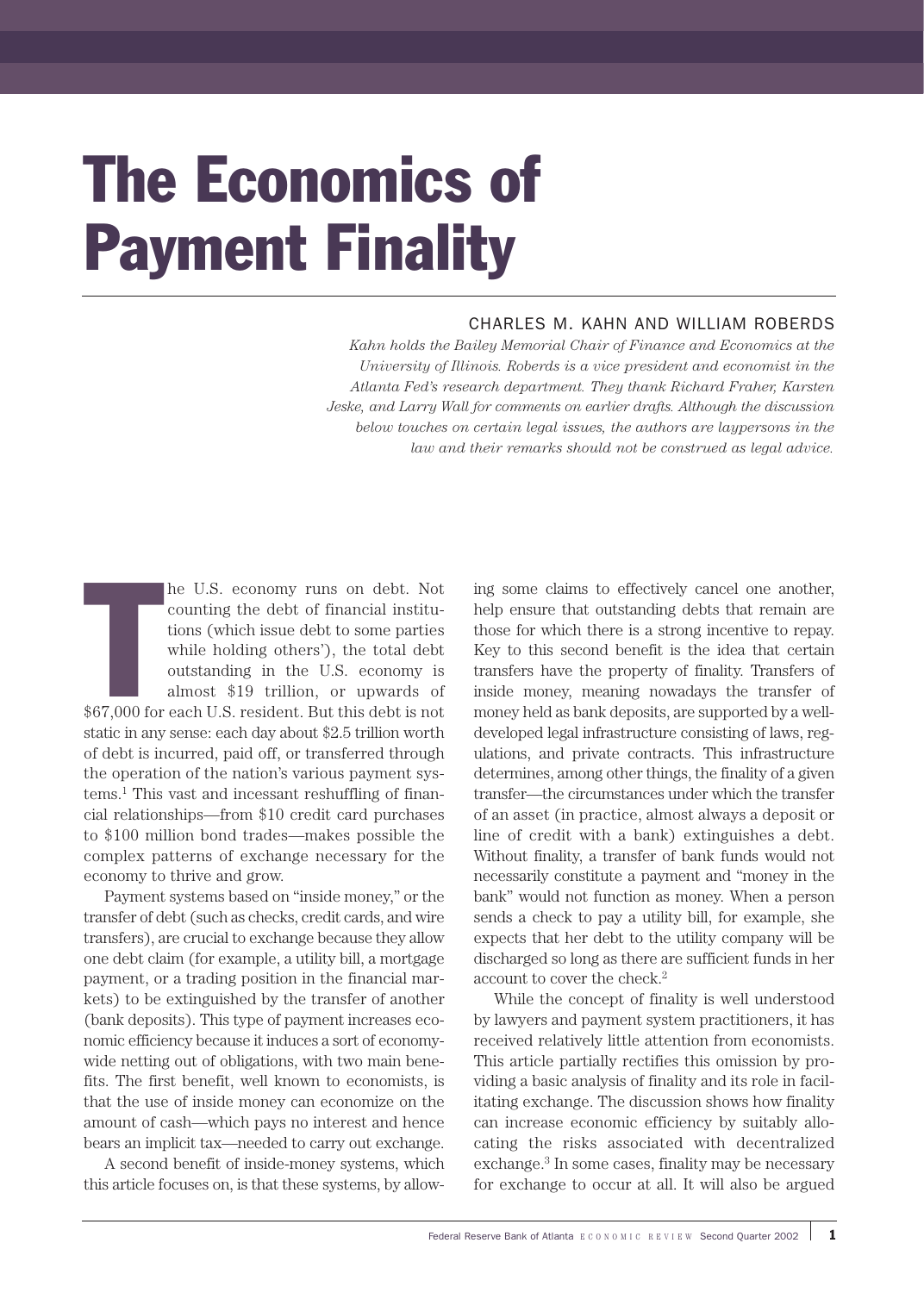that finality is best understood as a general concept rather than a specific rule or type of risk allocation. Many things can go wrong in the process of decentralized exchange (default and fraud, for example), so that the notion of finality appropriate in one set of circumstances will not necessarily be the right one in other circumstances. Choosing the degree of finality for a given situation involves a trade-off between the benefits of finality versus the costs that can arise when an erroneous or fraudulent transfer occurs.

Payment by transfer of debt is desirable in the model economy because it can short-circuit credit chains and thereby lessen the chances for opportunistic default.

> A Simple Model of Transferable Debt and Finality One can better understand the role of payment finality in today's economy by understanding its role in a simpler context. To this end, one can analyze a model in which it is desirable for people to make payments by transferring debt. In the model economy, unlike present-day economies, there are no banks, but individuals can transfer debt that they issue on their own. While this model is not appropriate for most modern situations, it has some historical verisimilitude. In earlier times, the debt of private individuals and firms (often in the form of bills of exchange) commonly circulated as a type of money. This system—payment in negotiable instruments originated in the Low Countries during the seventeenth century and was subsequently adopted in many other countries, including the United States.<sup>4</sup>

In the model economy, depicted in Chart 1, there are three people in a typical business setting: a supplier, A; a merchant, B; and a consumer, C. Supplier A can provide merchant B with certain goods, "supplies." If B has access to supplies, then she can transform these into salable merchandise. Consumer C would like to purchase the merchandise from B right away, but is momentarily strapped for cash. However, C expects a cash inflow at some later date.

How should exchange be organized in this simple economy? In modern circumstances, both B and C could apply for bank loans. With the loan proceeds, B could buy supplies from A, and C could buy merchandise from B. Using the proceeds of her sale to C, B could then repay her loan.5 Finally, C would repay his loan as his income becomes available. This type of arrangement would have been problematic in earlier times, however, as there were relatively few banks, and often these could not directly transfer funds outside of a given city. So for long-distance trade other arrangements had to be developed.

Returning to the model, trade could proceed if C were willing to wait until he has enough cash to purchase the merchandise. But if C values having the merchandise now rather than later, there may be better arrangements available. One alternative would be a credit chain (see Possibility 1 in Chart 1). B could issue debt to A in return for supplies, and C could issue debt to B in return for merchandise. Both forms of debt claims are payable later, meaning when C's cash arrives. When this happens, B presents C with the debt C issued earlier and A presents B with his. If B and C are reliable creditors, C can pay B, and B can use the proceeds from this payment to pay A. In an environment where creditors' rights are limited, however, there is a good chance that B may be unreliable. Because B no longer has possession of the merchandise when the time comes for her to repay, A's ability to coerce payment by using the merchandise as collateral is

<sup>1.</sup> Estimates of nonfinancial debt are available from the Federal Reserve's H.6 data release (available on-line at www.federalreserve. gov/releases/h6). Data on payment flows, not counting cash, are available from the Bank for International Settlements (2001).

<sup>2.</sup> One could attempt to pay such a bill by offering another good or service, that is, by barter. This possibility is acknowledged in the Uniform Commercial Code, but since a match between the needs of the buyer and seller is highly unlikely, as a practical matter virtually all payments are in money. See also the discussion in the Task Force on Stored-Value Cards (1997, 673–74).

<sup>3.</sup> Much of the discussion below is based on Kahn and Roberds (2001). Technical details of this article's arguments can be found in that paper.

<sup>4.</sup> See, for example, Kohn (1999) on the origins of negotiable instruments. Rogers (1995) explains how these instruments were incorporated into English and eventually American commercial law. Payment in bills of exchange enjoyed something of a revival in Russia during the 1990s (see Andrews 1997). There, short-term obligations of firms known as *veksels* often functioned as a makeshift form of money. Ickes (1998) describes how the use of veksels arose partly from the need to limit opportunities for default.

<sup>5.</sup> As in the arrangements discussed below, for this scheme to work, B must have an incentive to repay her loan. In modern settings, banks and other lenders have a variety of legal devices available to help guarantee repayment. For example, where the merchandise consists of automobiles, a lender may retain title to the automobiles until they are sold.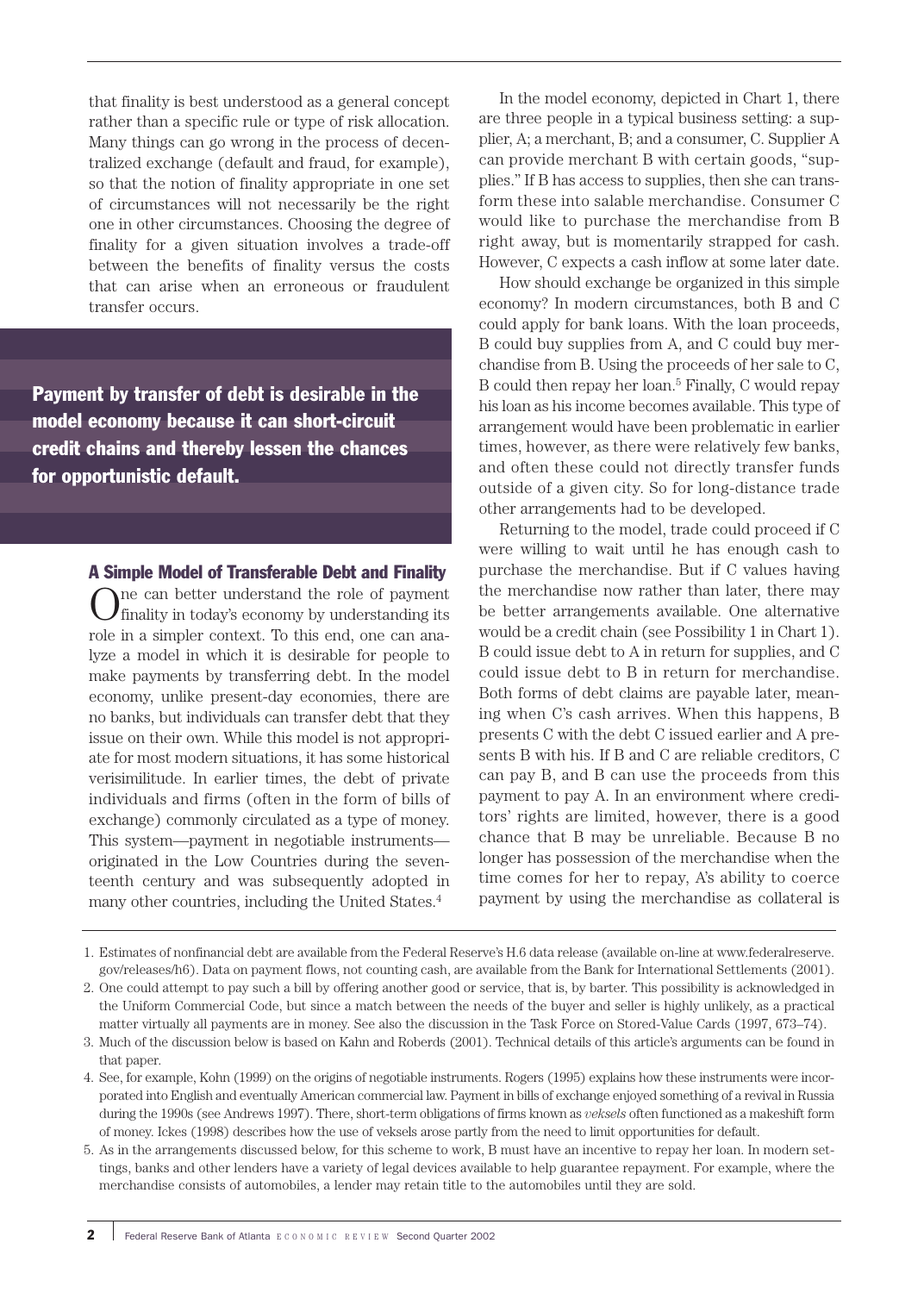

limited. In such cases the credit chain may fail: B may take C's money and run.

If transferable debt is introduced into the model (see Possibility 2 in Chart 1), another alternative becomes available: in lieu of cash, B can use C's debt to settle with A. That is, suppose that A grants credit to B but that both agree that the credit will be shortterm and that B's debt to A can be discharged by the transfer of a third party's (such as C's) debt to A. B then sells merchandise to C in return for debt. In contrast to the earlier situation, however, B does not hold C's debt but instead passes (at least some portion of) C's debt to A in order to repay her short-term loan. Then, when C's cash becomes available, C pays A directly, avoiding a possible default by B.

Clearly, the desirability of this sort of scheme would depend on certain conditions being satisfied. First, C must be a stronger credit risk than B; for example, C could be wealthier or less indebted than B. Also, since C gains possession of merchandise in return for issuing debt, it could be that A could prevent C from making full use of the merchandise if B defaults on her debt. Second, B must have an incentive to hand over C's debt to A. Such an incentive will exist if, in case B defaults on her obligation to A, A may restrict B's ability to collect on C's obligation. The earlier widespread use of transferable debt suggests that these conditions were often satisfied in practice.

In summary, payment by transfer of debt is desirable in the model economy because it can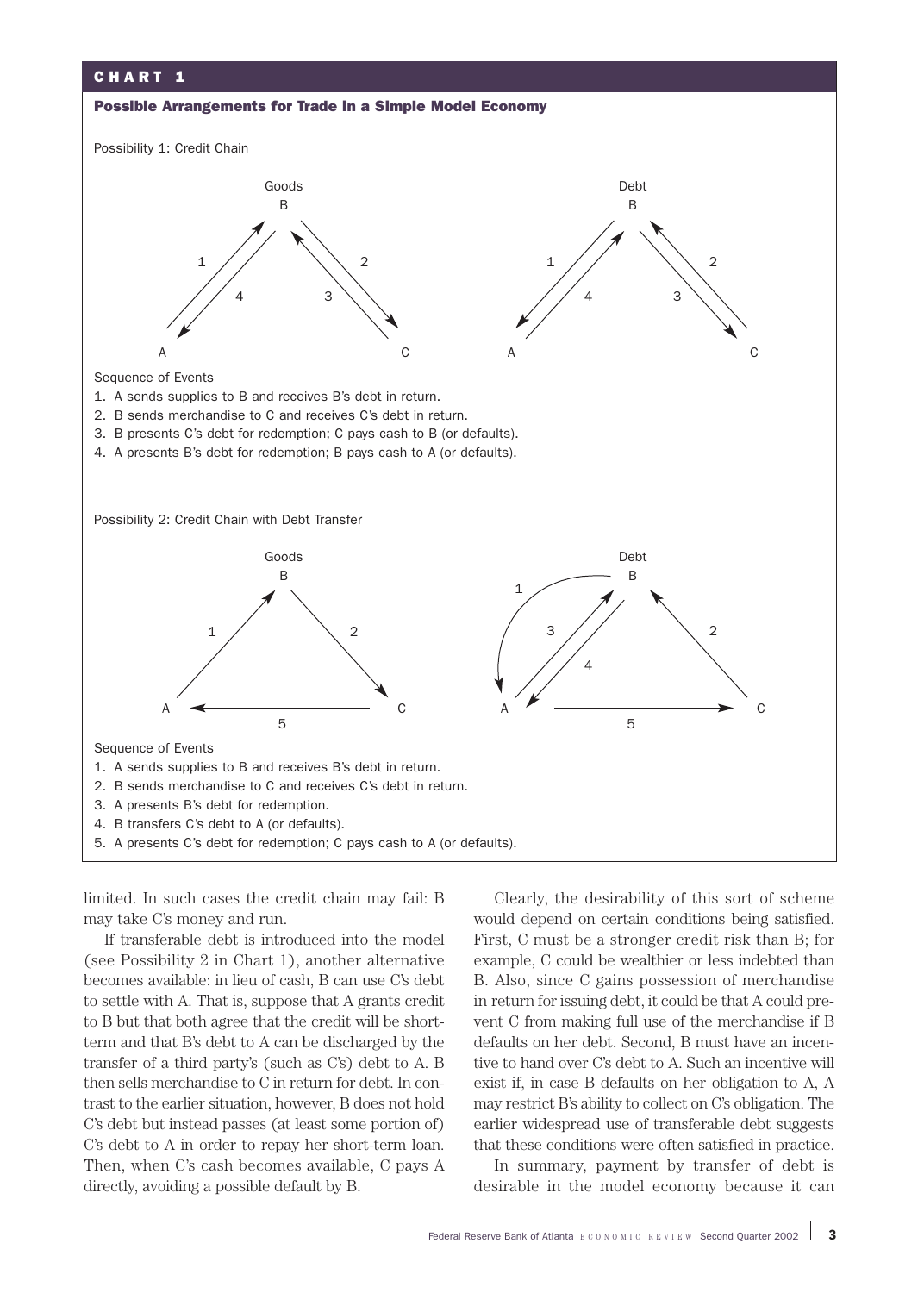short-circuit credit chains and thereby lessen the chances for opportunistic default. But some failures in this process can occur in even the bestdesigned payment system. Rules governing payment finality are then needed to sort out who bears the losses. The discussion below will show how these rules can vary across different payment systems. Nonetheless, all of these arrangements share the fundamental feature, in the course of normal trade, of pulling the middle party out of the credit chain.

The introduction of negotiable debt greatly increased the efficiency of long-distance trade. In addition to providing strong incentives for repayment of debts, negotiability economized on the use of costly coin.

# Finality and Negotiability

 $K$ <sup>ohn (1999) relates the failure of some early attempts to use transferable debt as a form of</sup> payment. One of the most critical problems was that of adverse selection; that is, when a debtor can settle a debt by transferring the debt of a third party to his creditor, there is always a temptation to pay with a lower-quality or even fraudulent instrument. In the context of the model, for example, the merchant B might try to settle a debt with supplier A by tendering the debt of a risky or nonexistent third party, C, or by forging the debt of a legitimate third party.

In response to such problems, societies had to develop a workable set of rules concerning liability in cases where there was a breakdown in the relationship among the three parties (buyer, seller, and third-party debtor). In other words, rules were needed to decide when a transfer (or a promised transfer) of debt discharged an obligation and when it did not. Since a transfer of coin would have unconditionally discharged the obligation, such rules effectively determined when debt would function as money.

The set of rules that resulted led to the establishment of the legal concept of negotiability, a concept which survives to some extent even today. Debt that was issued and transferred according to these rules was negotiable, or generally acceptable in exchange, because merchants understood in advance how losses would be allocated in case of fraud or default. While a formal description of negotiability is somewhat involved, for the present purposes the two most essential aspects of negotiability are the ideas of "indorsement" and of a "holder in due course" (see Winn 1998 for a more complete discussion).6

Initially, a negotiable instrument could be transferred only by an indorsement or signature of the payee.7 The indorsement implied a conditional liability: if the original debtor could not pay, then the indorser's obligation was not discharged and the indorser would become liable for the obligation.8 In other words, a payment in third-party debt was final only if the third party actually honored the debt. In the model, for example, B could pay A by indorsing over C's debt to A, but such a transfer would be final only if C made the promised payment.9

Somewhat paradoxically, the indorsement requirement increased the acceptability of debt instruments in exchange by limiting the finality of their transfer. The implied contingent liability for a third party's debt served as a powerful incentive for would-be transferors of such debt to screen the quality of any debt they might want to transfer. In his discussion of different forms of finality, Mengle (1990) classifies this type of loss-allocation rule as obeying a "least-cost-avoider" principle—liability is assigned to the party able to avoid the loss in question (here, fraud or default on a third party's debt) at least cost. The indorsement rule, in effect, applied this principle through the presumption that someone attempting to pay with a third party's debt would know more about the quality of that debt than someone receiving the debt in payment.

While indorsement amounted to a weakening of finality, paying a debt by indorsing someone else's debt still represented an improvement over simple credit chains. As long as the original debtor (such as party C in Chart 1) honored his debt, intermediate parties (such as party B) were in effect removed from the credit chain. This removal reduced the need for payments in cash (coin or precious metal) and limited the scope for opportunistic default. Only when the original debtor could or would not pay did the chain of obligations come into play, and such defaults were relatively rare.

Indorsement served to limit the scope for buyerside fraud, that is, fraud that would result from a buyer passing on a low-quality or forged debt instrument to a seller. The doctrine of a holder in due course played a similar role in limiting opportunities for fraud by the seller. That is, a buyer who paid for a purchase with negotiable debt could not repudiate that debt, when the debt was presented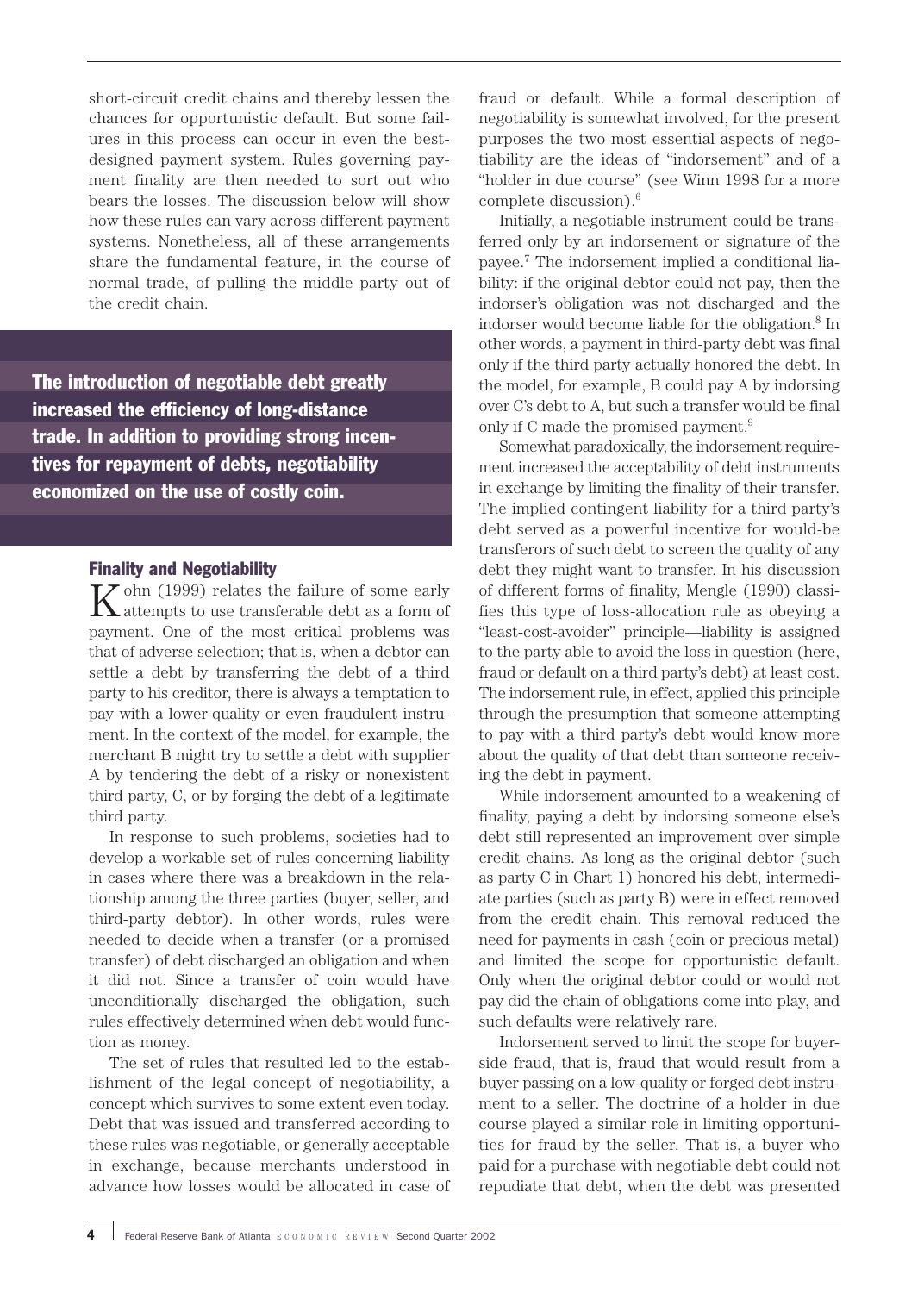by a good-faith third party, by claiming that the goods paid for with the debt were faulty or nonexistent. For example, in the model this principle would mean that if C issued debt to B in order to pay for merchandise and B subsequently transferred that debt to A, C would have to honor the debt even if the merchandise were somehow defective (though C could still try to recover damages from B). As long as A had obtained C's debt in return for delivering goods to B in a legitimate transaction (not a sham transaction and without knowledge of fraud by B), then A would be a holder in due course of C's debt, with full rights to enforce the debt claim.

As with indorsement, this holder-in-due-course feature made negotiable debt more acceptable in exchange. In contrast to indorsement, however, this process was accomplished by extending the set of circumstances in which a debt transfer was final. The effect was to give buyers a strong incentive to screen the reliability of potential sellers and, consequently, an incentive to limit the incidence of seller-side fraud. Again, this allocation of losses can be defended as an application of the least-costavoider principle.

The introduction of negotiable debt greatly increased the efficiency of long-distance trade. In addition to providing strong incentives for repayment of debts, negotiability economized on the use of costly coin. Payment in negotiable debt thus allowed merchants to conduct a larger volume of trade than would have otherwise been possible. Many of the underlying ideas of these early payment arrangements, particularly rules concerning finality, remain relevant today. With appropriate modifications, these ideas have been incorporated into more modern and familiar systems.

## Transferable Debt in Modern Payment Systems

History shows that payment systems based on the circulation of negotiable debt worked reasonably well, but their use was limited to wholesale transactions. A system based largely on the perceived value of a signature was bound to be restricted to those individuals whose wealth and reputation were well known within the merchant community. By contrast, modern payment systems are widespread (if not quite universal) in their coverage: anyone with a bank account can pay anyone else with a bank account, without using cash. This arrangement is possible in part because banks have established an infrastructure that allows them to efficiently clear payments but also because there are well-understood rules that govern the finality of payments across banks.

To see how payment might work in a more modern context, consider the previous example of the supplier, the merchant, and the consumer. In a modern situation, each of the three parties would have his or her own bank account (see Chart 2), and trade would typically be financed by banks. That is, merchant B would obtain her supplies from supplier A by means of an inventory loan from her bank (that is, Bank II in Chart 2). Consumer C could also take out a loan from his bank (Bank III) to purchase merchandise from B. B and C would make their respective payments through traditional channels, say, by writing a check. B's check would effectively transfer an asset, her credit line with Bank II, to A's account at Bank I while C's check would transfer his credit with Bank III to B's account at Bank II (see Chart 2c). B could then use funds received from C to pay off her inventory loan from Bank II. With each check payment, the relevant check would be presented to the check writer's bank for payment.10 These obligations would typically be settled by transfers of "cash" (for example, by transfer of funds in each paying bank's account at the Federal Reserve).<sup>11</sup> Ultimately, C would repay his loan to Bank III, and A would draw down his funds at Bank I, completing the cycle of trade.

As in the earlier example, the efficiency of this system derives partly from the fact that the middle party B does not have to pay cash for her supplies so long as she can pay off one type of debt (her inventory loan from Bank II) with another (essentially, with C's deposit at Bank III). The system

<sup>6.</sup> In the legal literature, the spelling "indorsement" is preferred to "endorsement."

<sup>7.</sup> A person who received the debt in this manner (an indorsee) could transfer it to another party by indorsing it again. Instruments designed to be transferable without indorsement, such as bank notes, were not widely used until later.

<sup>8.</sup> In fact, the original debtor was most often the acceptor of a bill of exchange, that is, the party who agreed to be responsible for its payment.

<sup>9.</sup> In theory the promised payment was always due in coin, but in practice some netting of payments occurred.

<sup>10.</sup> There are numerous ways checks can clear—by direct presentment (say, through a courier), through a private clearinghouse arrangement, or through the Federal Reserve System.

<sup>11.</sup> There are also different ways in which a check can settle, including settlement through a private clearinghouse or correspondent arrangement.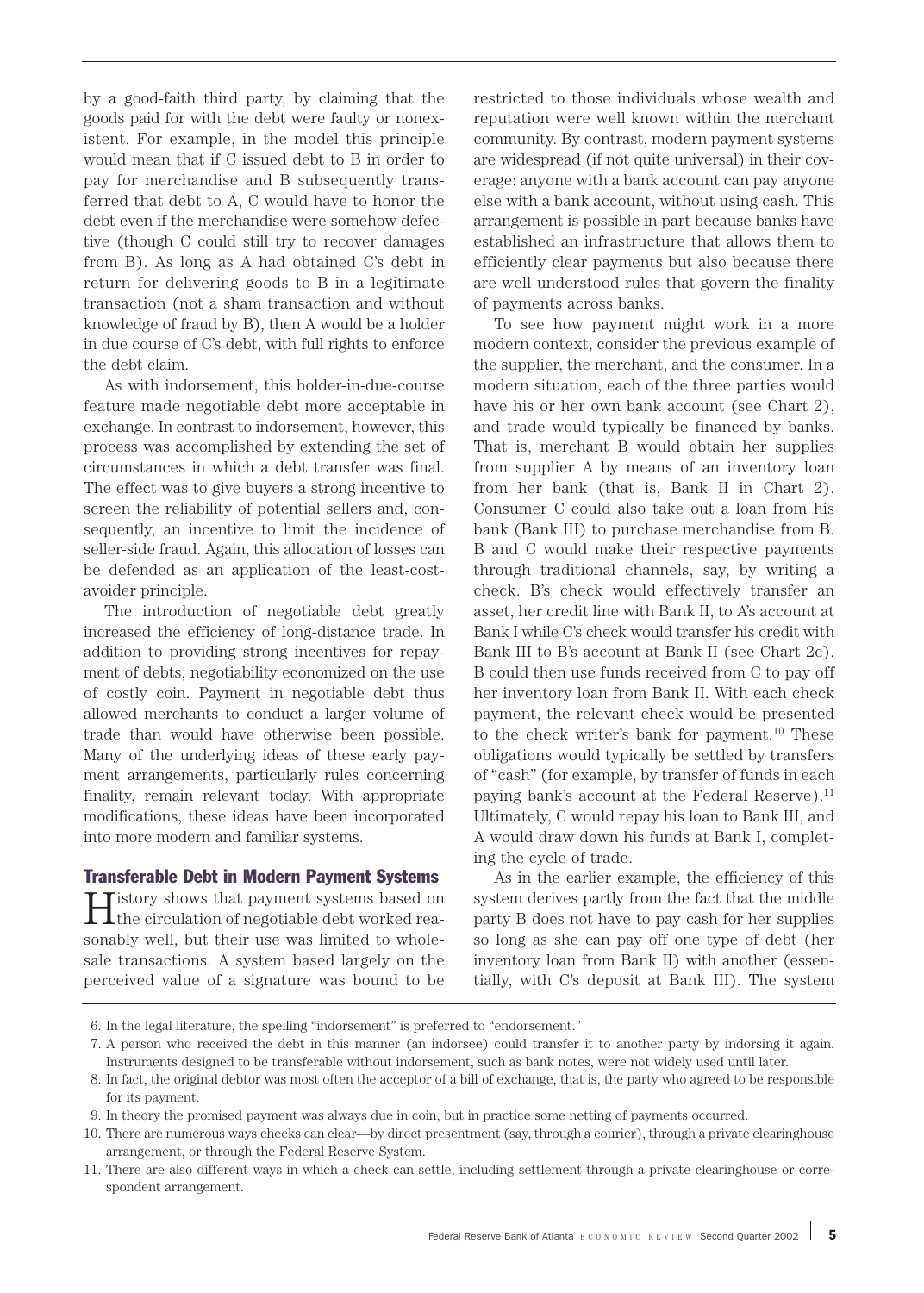

#### Sequence of Events

- 1. B issues debt to (obtains inventory loan from) Bank II; C obtains loan from Bank III.
- 2. A sends supplies to B in return for a check drawn on B's account.
- 3. B's check is deposited into Bank I; Bank I presents B's check for payment.
- 4. Bank II pays B's check and debits B's account; A can withdraw funds as needed.
- 5. B sends merchandise to C in return for a check drawn on C's account.
- 6. B deposits C's check into her account at Bank II; Bank II presents C's check for payment.
- 7. Bank III pays C's check.
- 8. Bank II debits B's account and B's loan is repaid.
- 9. C realizes cash inflow and repays loan to Bank III.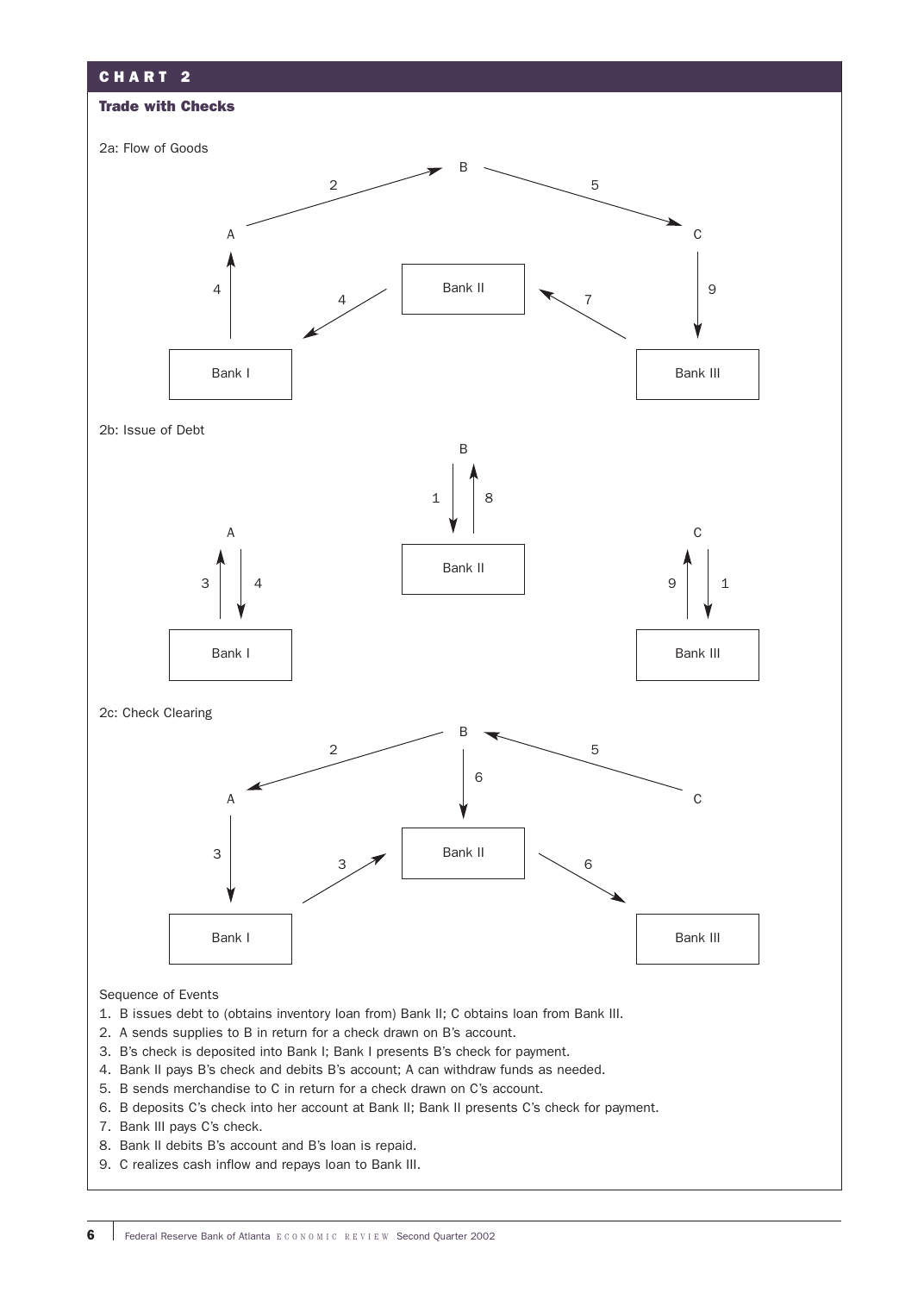would not work nearly as well if each bank had to settle every payment one-for-one by transfer of reserves. But since on a normal business day a bank will have many incoming and outgoing funds transfers, on net the transfer of reserve balances necessary for interbank settlements is quite small relative to the gross volume of payments.<sup>12</sup>

Trade based on payment in bank funds is also desirable because it helps limit opportunities for default. Requiring middle parties (such as B in Chart 2) to pay in bank debt allows for reduced credit exposure to such parties as compared to a trading arrangement based on open credit chains. In other words, suppliers (such as A in Chart 2) need not wait for repayment until their customers' customers can afford to pay in cash but instead can count on immediate repayment or repayment after a short, fixed term. Banks end up bearing the residual credit risk in these arrangements (in the Chart 2 example, Bank III must bear the risk that C will not repay his loan), but banks are usually well equipped to bear such risks, having both good information about potential borrowers' creditworthiness and ample legal clout to enforce their creditors' claims in the courts.

#### The Role of Finality in Check Payment

Modern payment systems are useful because of their ubiquity, but the large volume and scope of payments means that there are many opportunities for things to go wrong. $13$  In the case of check payments, for example, checks are readily forged, altered, or written on insufficient funds. Who bears the losses in such cases?

In the case of checks, the rules for finality are at first glance not too different from those that governed the circulation of negotiable debt hundreds of years ago.14 Technically, checks are still regarded as negotiable instruments, and much of the law involving check payment is still based on classical concepts of negotiability. In particular, while the concept of holder in due course is of limited applicability in modern situations (see for example, Mann 1999, 445–47) the notion of indorsement and the conditional liability that it implies are still relevant. In most cases, check payments are not final until they have been settled between the banks involved. For example, a bank may give a depositor conditional access to funds on a deposited check before payment has been finalized between banks. But by indorsing a check at the time of its deposit, a depositor recognizes his contingent liability in case the check is not good (drawn on insufficient funds or a nonexistent account, forged, and so on). In other words, in theory at least, the finality of a check payment made in 2002 is not terribly different than that of a bill-ofexchange payment made in 1602.

The implied risk allocations can be quite different in practice, however. For example, the check collection system no longer relies on examining indorsements and knowing the indorsers as a means of ensuring that a check is good. Anyone can indorse a check, and checks, unlike some earlier types of negotiable instruments, are payable on demand, or without delay. For many types of checks, banks may try to insulate themselves against fraud risk by delaying availability of a check deposit, but there are legal limits to this practice. The Expedited Funds Availability Act of 1987, which is implemented by Federal Reserve Regulation CC, requires banks to release deposited funds according to specific deadlines.15 It is sometimes difficult for banks to verify whether checks will be honored within the time of the required deadlines, and when checks are dishonored in such cases it is often the payee's bank (the depositary bank) that bears the loss. These losses can be substantial: a 1995 survey of banks estimated banks' aggregate losses from check fraud to be more than \$600 million per year (see Board of Governors 1996).<sup>16</sup> And in cases in which banks successfully avoid paying fraudulent checks, the loss is often borne by the party that took the

<sup>12.</sup> For the U.S. economy as a whole, this ratio (banks' reserves at the Fed to total daily noncash payments) is on the order of 0.5 percent.

<sup>13.</sup> For example, the Bank for International Settlements (2001) reports the following statistics on payments usage in the United States for the year 1999: 68 billion check payments, 26 billion credit or debit card payments, and 6 billion automated clearinghouse transfers.

<sup>14.</sup> Check payments within the United States fall under Federal Reserve Regulations J and CC and under a body of law known as the Uniform Commercial Code (UCC). Each of the states has incorporated the UCC into its own laws although there are some minor inconsistencies across states. A number of legal texts provide useful introductions to check payment law (see, for example, Mann 1999). For a discussion of issues regarding the finality of check payments, see Mengle (1990) or the Task Force on Stored-Value Cards (1997).

<sup>15.</sup> Regulation CC provides for some exceptions to these deadlines. For example, longer holds are allowed on funds deposited in new accounts.

<sup>16.</sup> A 1999 survey (quoted in Middlemiss 2001) puts banks' annual losses at \$679 million. The average loss on a bad check was \$1,518.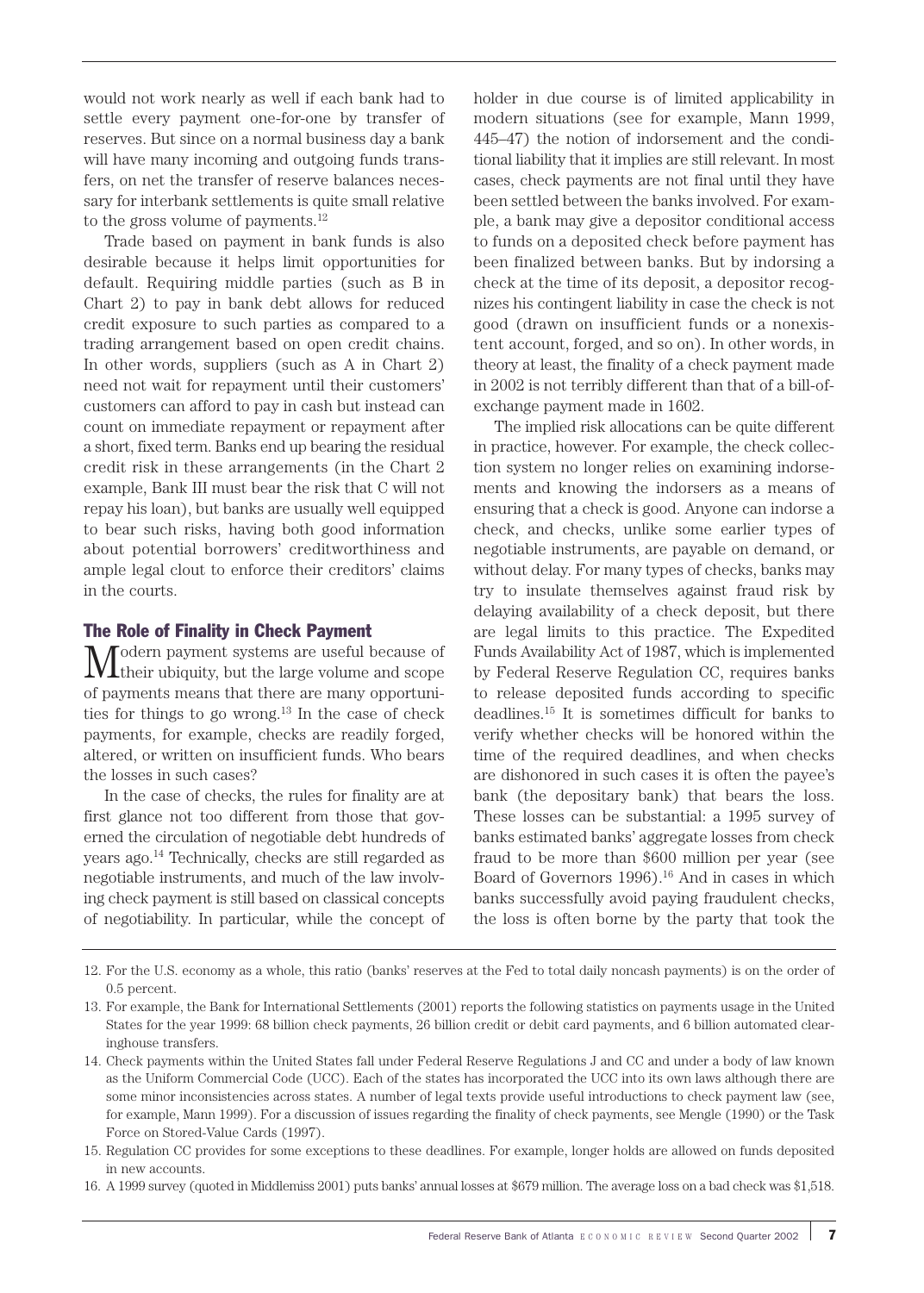check as payment. Aggregate losses (to all parties involved) from check fraud are commonly said to exceed \$10 billion annually.17

Another way in which the modern-day check payment system differs from its historical antecedents is in the value of the check writer's ("drawer's" or "maker's") signature. When negotiable instruments were first developed, the signatures of the relevant parties were crucial in verifying the authenticity of the instrument involved. Only principals of merchant firms could write, accept, or indorse orders to pay; instruments were written out in longhand; multiple copies of each instrument were sent by different

There is nothing resembling the concept of negotiability for credit card payments. In other words, while just about anyone can pay anyone by check, credit card payments must flow through specific channels.

> means; and many handwriting samples were kept (Kohn 1999). In modern circumstances, the sheer volume of checks makes it impractical for banks to employ these kinds of verification procedures. Nonetheless, a check's validity generally rests on the validity of the signatures on it. For example, if a bank pays a check on which the check writer's signature is forged, the paying bank usually ends up restoring the funds of the forged check to the depositor on whose account the check was drawn and bearing the loss from the forgery. Unfortunately, the depositor is not always completely protected by this right: until the forgery is discovered and the funds restored, the depositor does not enjoy access to the full amount of funds in his account and may be inadvertently bouncing checks.

> Despite these and many other changes over the years, the check payment system has by and large adhered to the principle of assigning risk to the least-cost avoider. When a bank mistakenly pays a forged check and suffers a loss as a result, under the least-cost avoider principle this outcome is seen as appropriate because the payor bank was in a better position than any other party to detect the fraud. But these risks are not entirely borne by banks. A merchant who provides some good or service in return for a fraudulent check is also at risk (for the value of the good or service provided), as is a depositor who is grossly negligent in the management of

his bank account (for example, who never checks his bank records for unauthorized withdrawals).

In many instances this risk allocation rule has had the desirable effect of encouraging people to undertake measures to mitigate fraud and other types of risk. For example, businesses that receive large numbers of check payments are increasingly making use of check verification services. Banks are also using new technologies to limit fraud—for example, pattern recognition programs that look for unusual account activity. Many businesses employ measures designed to verify check disbursements on their accounts, such as "positive pay" and "reverse positive pay."18

Nonetheless the rather stark allocation of risk implied by the least-cost-avoider principle may not be appropriate in every payment situation. Consumers and small businesses, in particular, can end up bearing significant losses because of fraud or simply nonpayment of checks. In such cases, assignment of risk based on a least-cost-avoider principle is likely to be less effective as the parties bearing the risk may lack the expertise or wherewithal to effectively limit that risk. And since the losses involved may be large relative to the wealth of the individuals involved, many people will find it advantageous to either insure against the risks of loss or simply forgo the opportunity to transact.<sup>19</sup> One reason for the popularity of alternative means of payment such as credit cards is that they provide some degree of insurance against various types of payment risk, as the discussion below will show.

### Payment by Credit Card

 $A$  fter the check, the second most popular form<br>of noncash payment in the United States is the credit card. Credit cards, like checks, are a means of transferring bank claims from payor to payee. A key difference between the two is that a payment by credit card does not directly draw funds from the cardholder's account but instead draws on a line of credit established in advance by the card issuer. In the context of the Chart 2 example, if the consumer C paid the merchant B by credit card, then C would not have to go through the formality of applying for a loan to make the payment but could instead simply offer the credit card to B.

Credit card payments are supported by a physical system for clearing payments, by the private contracts between various participants in the credit card networks (including cardholders, merchants, and card issuers as well as other parties), and by a body of law that governs (among other things) the finality of such payments.20 However, these con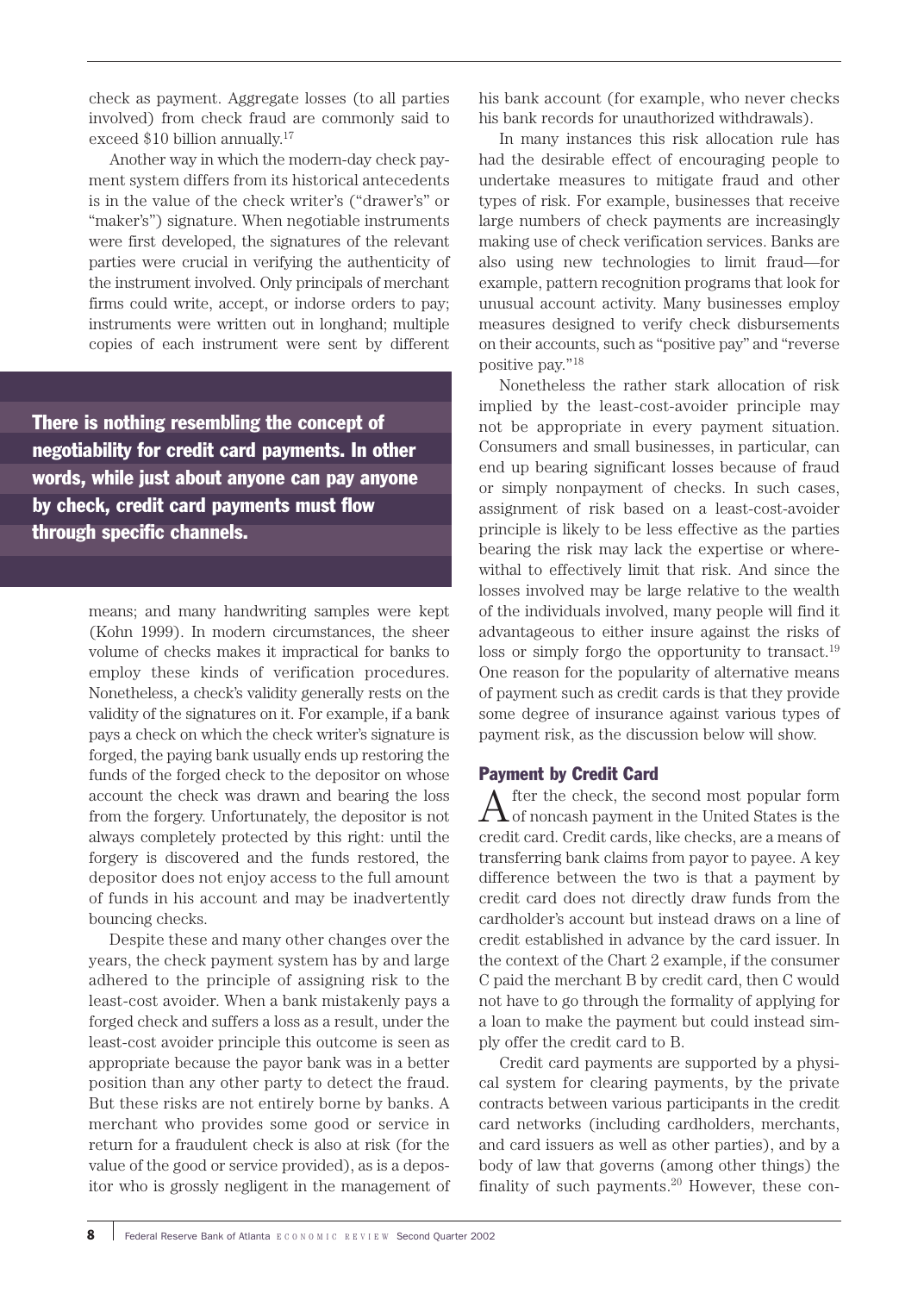structs differ substantially from their counterparts that support check payments. As a consequence, the implied allocation of risks for credit cards is also quite different from that for checks.

Perhaps the most basic difference is that there is nothing resembling the concept of negotiability (in the sense of general acceptability in exchange) for credit card payments. In other words, while just about anyone can pay anyone by check, credit card payments must flow through specific channels. To receive payments by credit card, one must have a merchant account with a credit card company. And before they can receive credit card payments, holders of merchant accounts generally have to follow certain fraud-abatement procedures, such as obtaining electronic authorization for the payment or obtaining the payor's signature in transactions when the payor is present. Procedures for the clearing of payments (which in the case of checks are largely left up to the bank where the check is deposited) proceed in a fairly uniform way according to the rules of the credit card company.21

Credit card payments are in this sense more convenient than check payments. Credit cards are also considerably more expensive to the payee since the credit card company deducts a merchant fee on all transactions made with its cards.<sup>22</sup> Despite these disadvantages, there are many situations in which both buyer and seller will prefer payment by credit card over payment by check. For the seller, the greatest advantage of a credit card payment is its higher degree of finality: as the name credit card implies, the credit risk of the transaction (that is, the risk that the cardholder cannot pay) is absorbed by the card issuer. And while credit card companies do not unconditionally guarantee payment in cases of fraud, they are willing to absorb a significant percentage of losses from unauthorized transactions.23 In short, payment by credit card offers sellers a greater degree of insurance against various types of risks than does payment by check.

Payment by credit card also offers advantages for buyers. Credit cards are useful simply because sellers are willing to accept them in circumstances in which checks would be unacceptable. Credit cards have other advantages as well. For example, in some instances cardholders have the right to withhold payment of disputed charges, and their liability in the case of a lost or stolen card is capped at \$50.

The rules for credit card payments thus offer a high degree of assurance to both sides of a given transaction. A seller who receives a payment by credit card enjoys a higher degree of payment finality relative to a check payment while the buyer enjoys widespread acceptance of her credit as well as additional assurance against theft and fraud. Providing this insurance to both buyer and seller is costly, but the costs are to a large extent shared by all customers of a given credit card issuer so that in most cases no individual buyer or seller faces an inordinate risk of loss.

By insulating people from the consequences of various types of payment risk, however, such risk spreading generates an undesirable side effect. As compared to a system based on the least-costavoider principle, a system that emphasizes risk spreading lessens its participants' incentives to limit risk and thus can significantly increase costs. Credit card companies have sought to contain these risks, particularly fraud risk, by strictly enforcing rules about how transactions can occur (for example, rules for merchant account holders concerning signatures and authorizations) and by aggressive use of antifraud measures such as pattern recognition software. Through such efforts the rate of fraud on credit card transactions has fallen sharply in recent years, from about 0.18 percent of all transactions in 1995 to 0.06 percent in 1999 (see Fickenscher 2000). Even so, there remains a trade-off of insurance against cost and convenience. In situations characterized by a relatively high degree of trust (for example, payment of utility bills or mortgages),

<sup>17.</sup> See, for example, the National Check Fraud Center at www.ckfraud.org.

<sup>18.</sup> Under positive pay, a bank will pay only checks whose amounts and other identifying information match the information previously provided by a depositor. Under reverse positive pay, the depositor himself performs the verification.

<sup>19.</sup> For example, Prescott and Tatar (1999) note that the risk of an overdrawn bank account is one reason that many low-income households choose not to have an account.

<sup>20.</sup> Principal among these laws is the Truth in Lending Act of 1968, which is implemented by Federal Reserve Regulation Z.

<sup>21.</sup> For a description of the processes for clearing checks and credit card payments, see U.S. General Accounting Office (1997).

<sup>22.</sup> A 1998 survey by the Food Marketing Institute, cited in Humphrey, Pulley, and Vesala (2000), puts the merchant's average cost of a credit card transaction in a grocery store at \$1.07 whereas the average cost of a verified check transaction is about \$0.45.

<sup>23.</sup> A recent study by the U.S. General Accounting Office (1997, 114) estimates the average share of credit card losses borne by credit card issuers to be 70 percent, with the remainder borne by merchants. The finality of a credit card transaction is considerably reduced when the cardholder is not physically present at the transaction and cannot sign a charge slip, as is the case with mail-order, telephone, or Internet transactions. See, for example, Winn (1999) for a discussion.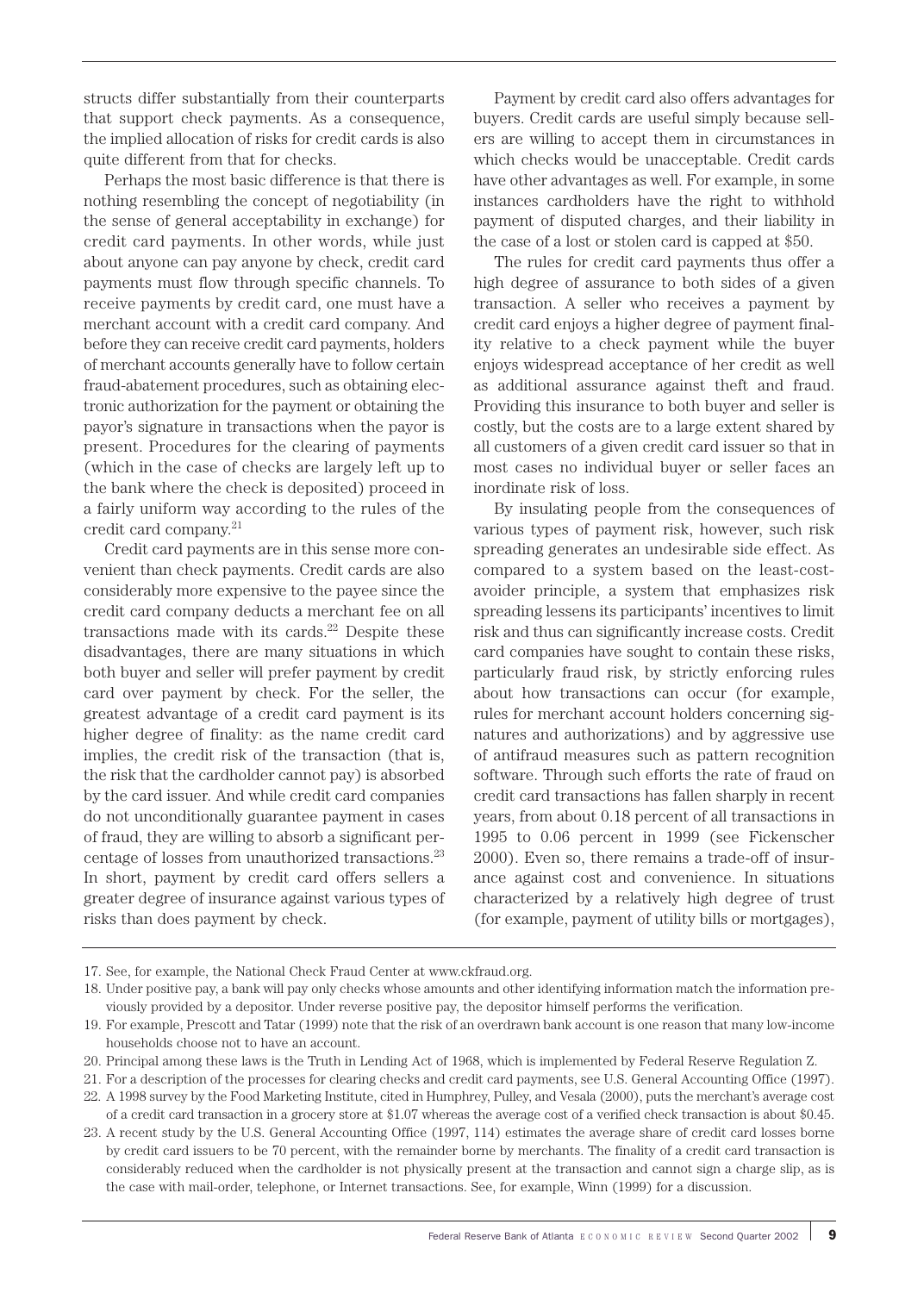checks prevail whereas credit cards have come to dominate in many situations in which goods or services are exchanged in fairly anonymous situations with little recourse to the seller in case of fraud (for example, paying for restaurant meals).

## Debit Cards and Check Conversions

ebit cards are the most rapidly growing form of noncash payment in the United States. From 1995 to 1999, transactions using debit cards grew from about 1.6 billion transactions (1.9 percent of all noncash transactions) to 7.5 billion transactions (about 7.5 percent) (Bank for International

Debit cards offer sellers many of the same advantages as credit cards do—principally, assurances of payment finality.

> Settlements 2001). The finality rules for payments by debit card are interesting because in many respects they are intermediate between those for checks and credit cards.24

> While debit cards and credit cards are similar in appearance, their functions are quite different.25 Rather than drawing on a pre-established line of credit, as is done in a credit transaction, a debit card draws on funds already in the cardholder's bank account. There are two types of debit cards, on-line (or PIN-based) and off-line (or "signaturebased").26 In an on-line debit card transaction, the cardholder authorizes the transaction by entering a personal identification number, or PIN, at the point of sale. In an off-line transaction, the cardholder authorizes the transaction by a signature, just as for a credit card transaction. Historically, the two types of debit card transactions have also been cleared in different ways, with on-line transactions being cleared through regional automatic teller machine (ATM) networks while off-line transactions are cleared through the same channels as credit card payments.

> Debit cards offer sellers many of the same advantages as credit cards do—principally, assurances of payment finality. As discussed above, this finality is useful to buyers as well because it allows them to conduct transactions in situations in which check payments would be unacceptable to the seller. Buyers (consumers) are also afforded a

high degree of assurance against unauthorized transactions using their account. However, the degree of consumer protection guaranteed by law for debit cards is less than for credit cards. For example, in some cases, the maximum consumer liability for unauthorized debit card transactions can exceed the \$50 limit for credit card transactions although some debit card issuers have voluntarily chosen to enforce this limit for debit transactions. Also, consumers cannot withhold payment solely because of dissatisfaction with a purchase. And even in cases in which a bank restores a depositor's funds after an unauthorized transaction, the depositor faces the risk of a depleted bank account until the funds are restored.

By definition, debit cards do not involve an automatic extension of credit to the cardholder but instead draw directly on funds already available in the cardholder's bank account.<sup>27</sup> Since the debit card issuer absorbs little or no credit risk, debit card– based transactions should, at least in theory, be less costly than credit card–based transactions. This theoretical cost differential is reflected to different degrees in the marketplace. The merchant costs of on-line debit card transactions are well below those of other noncash forms of payment while costs of off-line transactions are more comparable to those for credit card transactions.28

A related type of transaction is known as a pointof-sale (POS) electronic check conversion. In this type of transaction, a consumer writes a check at a retail location or similar point of sale. The check is then run through a terminal that reads the information necessary to convert the check into an electronic debit to the consumer's bank account and verifies the information against a database for fraud. After this "conversion" (sometimes called truncation), the check is returned to the consumer, and the transaction is then cleared through the automated clearinghouse network (the same network used for direct deposits of payrolls). Because each transaction is verified and can be settled the following day, payment by POS check conversion potentially offers merchants many of the same finality advantages as those for debit card payments. This type of transaction is relatively uncommon today, but several major retailers have announced plans to increase their use of POS check conversion technology, and many expect this payment method to find widespread usage within a few years.

Because a POS transaction originates as a check but is cleared as an electronic transaction, there has been some ambiguity about whether POS check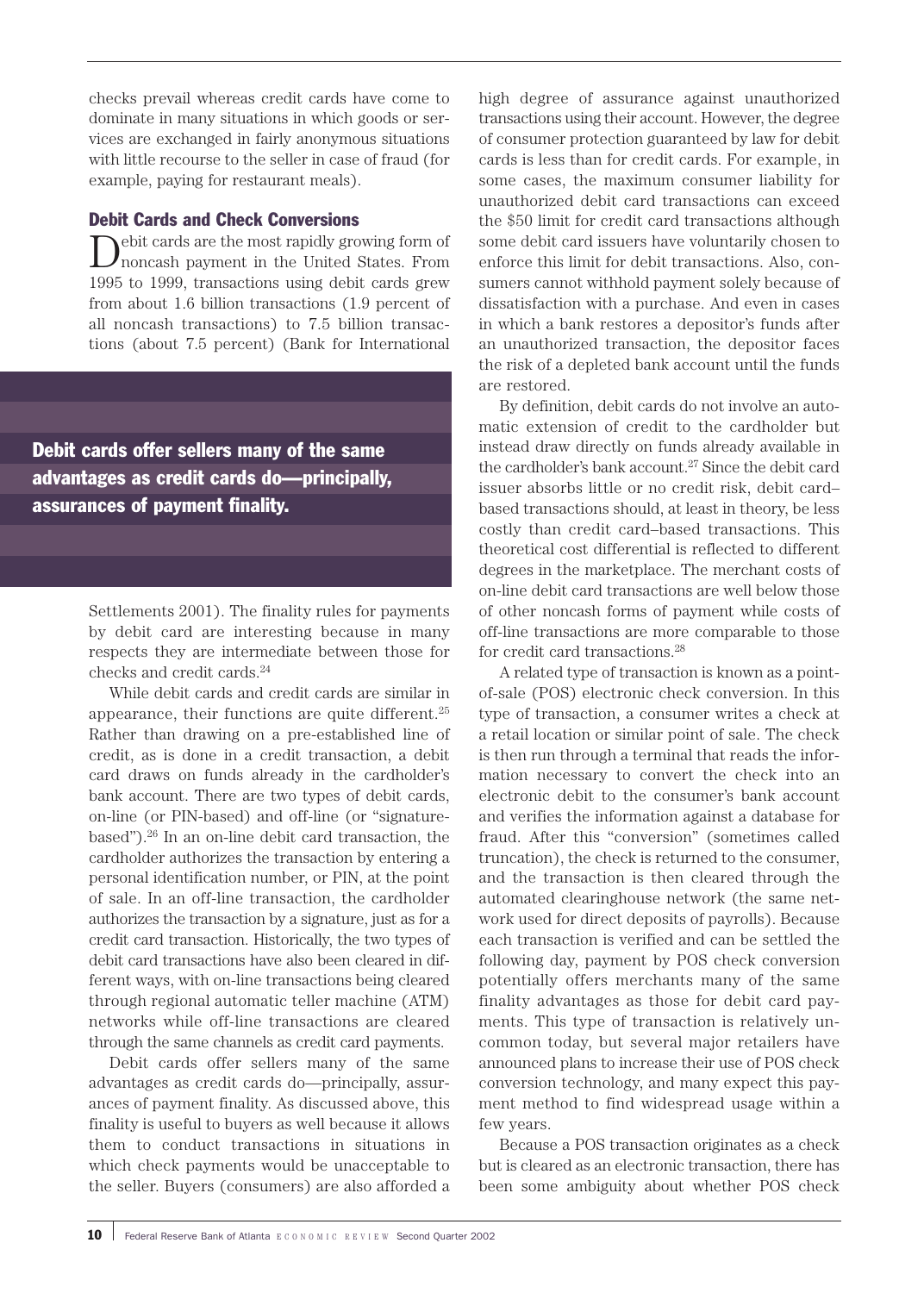conversions should be treated legally as a check or as an electronic payment. Recently, the Fed issued an official interpretation (Board of Governors 2001) that such transactions do qualify as electronic funds transfers and hence are governed by the same legal framework as debit card transactions. Thus, a buyer whose check is converted at the point of sale enjoys essentially the same legal protections (under Regulation E) as would a buyer who made the same purchase with a debit card.29

In short, payment by either debit card or POS check conversion offers a higher degree of payment finality than a check payment. Buyers who use these means of payment are not guaranteed the same degree of insurance against certain risks as those who pay by credit card. Nevertheless, these types of payments may be more efficient in certain situations, because their cost per transaction can be substantially lower than that of credit cards.

#### Summary and Conclusion

Payment finality is critical to the process of decentralized exchange. By specifying the circumstances in which the transfer of one type of claim extinguishes another, finality rules fulfill two important roles. The first is to minimize opportunities for default along the credit chains that arise in any developed economy. The second is to allocate other risks, such as fraud, that naturally arise in the course of exchange.

While all payment systems incorporate some notion of finality, different systems have different finality rules that imply different risk allocations among system participants. The finality of check payments is in general quite tentative, and the risks in the payment process are often concentrated on a single party. Credit and debit card payments, in contrast, are generally more final than check payments, and the liability for potential losses in the payment process tends to be shared among participants in these systems.

It should be emphasized that one set of finality rules is not necessarily better than another in all situations. The law governing check payments, for example, recognizes that such payments are by their very nature quite dispersed and cannot always be subjected to outside verification. This advantage of check payment makes it easy to pay virtually anyone by check but at the same time makes it very difficult to control risks. The solution to this problem, developed over centuries of experience, has been to encourage people to limit these risks by concentrating risk on the party or parties best able to avoid it.

Card payments work on a different principle. Because the laws governing such payments effectively insulate cardholders from many types of payment risk, issuers of credit and debit cards have no choice but to sharply restrict the circumstances under which such payments can be accepted and to intensively monitor payments for fraud. But, by imposing such limitations, card issuers are able to guarantee a higher degree of payment finality than for check payments.

Continuing progress in communications technology will offer the potential for improvements in these trade-offs. New technologies in on-line payments, for example, may allow for convenient, personto-person payments between consumers with a higher degree of finality than is offered by check payments. And smart-card technology may enable card issuers to reduce the fraud risk associated with card payment. No matter what form these new technologies may take, however, the essential service they offer will be the same—the provision of payment finality.

<sup>24.</sup> Rules for debit card payments are governed in large part by the Electronic Funds Transfer Act of 1978 and Federal Reserve Regulation E.

<sup>25.</sup> In many cases the same physical card can be used as either a debit card or a credit card. For purposes of the discussion here, such cards will be treated as two distinct cards.

<sup>26.</sup> Again, a single debit card may function as either an on-line or off-line card.

<sup>27.</sup> Both on-line and off-line debit cards require the use of verification systems to insure that a cardholder can make a payment before the payment is authorized.

<sup>28.</sup> The survey quoted in Humphrey, Pulley, and Vesala (2000) puts the average merchant cost of an on-line debit transaction at \$0.29 versus \$0.80 for an off-line transaction. As of October 2001, the cost of a \$40 on-line transaction cleared over Visa's Interlink network was \$0.20 versus \$0.60 for an off-line transaction (ATM & Debit News 2001).

<sup>29.</sup> The Fed's interpretation (Board of Governors 2001) also allows for conversion of checks at payment processing or "lockbox" locations. Such conversions are sometimes subject to additional requirements beyond those for POS conversions. A plain-English summary of the rules for check conversion is available from the Fed (Board of Governors 2002).